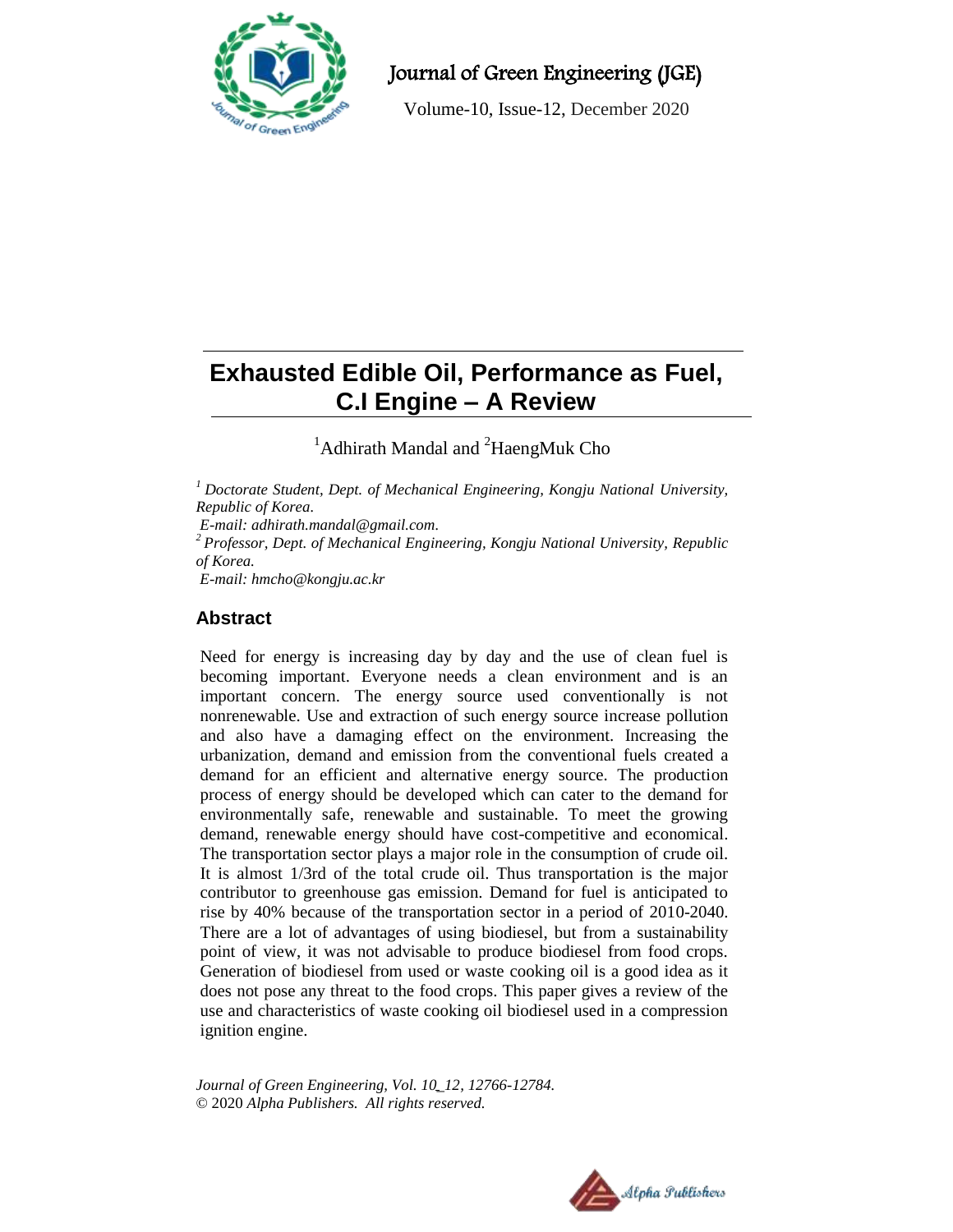**Keywords:** Waste cooking oil, Biodiesel, NOx, CO, HC.

### **1 Introduction**

Need for energy is increasing day by day and use of clean fuel is becoming important. Everyone need a clean environment and is an important concern. The energy source used conventionally are not nonrenewable. Use and extraction of such energy source increases pollution and also have a damaging effect on the environment. Increasing urbanization, increase the demand and also increase the emission from the conventional fuels which created a demand for efficient and alternative energy source. Production process of energy should be developed which can cater the demand of environmentally safe, renewable and sustainable. To meet the growing demand, renewable energy should be cost competitive and economical. The transportation sector plays a major role in the consumption of crude oil. Which is almost  $1/3<sup>rd</sup>$  of the total crude oil. Thus transportation is the major contributor of greenhouse gas emission. Demand for fuel is anticipated to rise by 40% because of the transportation sector in a period of 2010-2040. Because of the increasing demand of fuel, devolvement of alternate fuel are being researched. The immediate replacement of a conventional fuel is, biodiesel which can replace diesel, consisting of fatty acid alkyl esters [1].

Methyl/ethyl esters of long chain fatty acids are known as biodiesel. Biodiesel is one of the alternate fuels which is popular. It has features of being non-toxic, biodegradable, carbon neutrality and renewable. Because of similar physiochemical property of biodiesel, it can be replaced by diesel in a diesel engine with small modification or no modification.



**Figure 1** Yielding process of biodiesel [3]

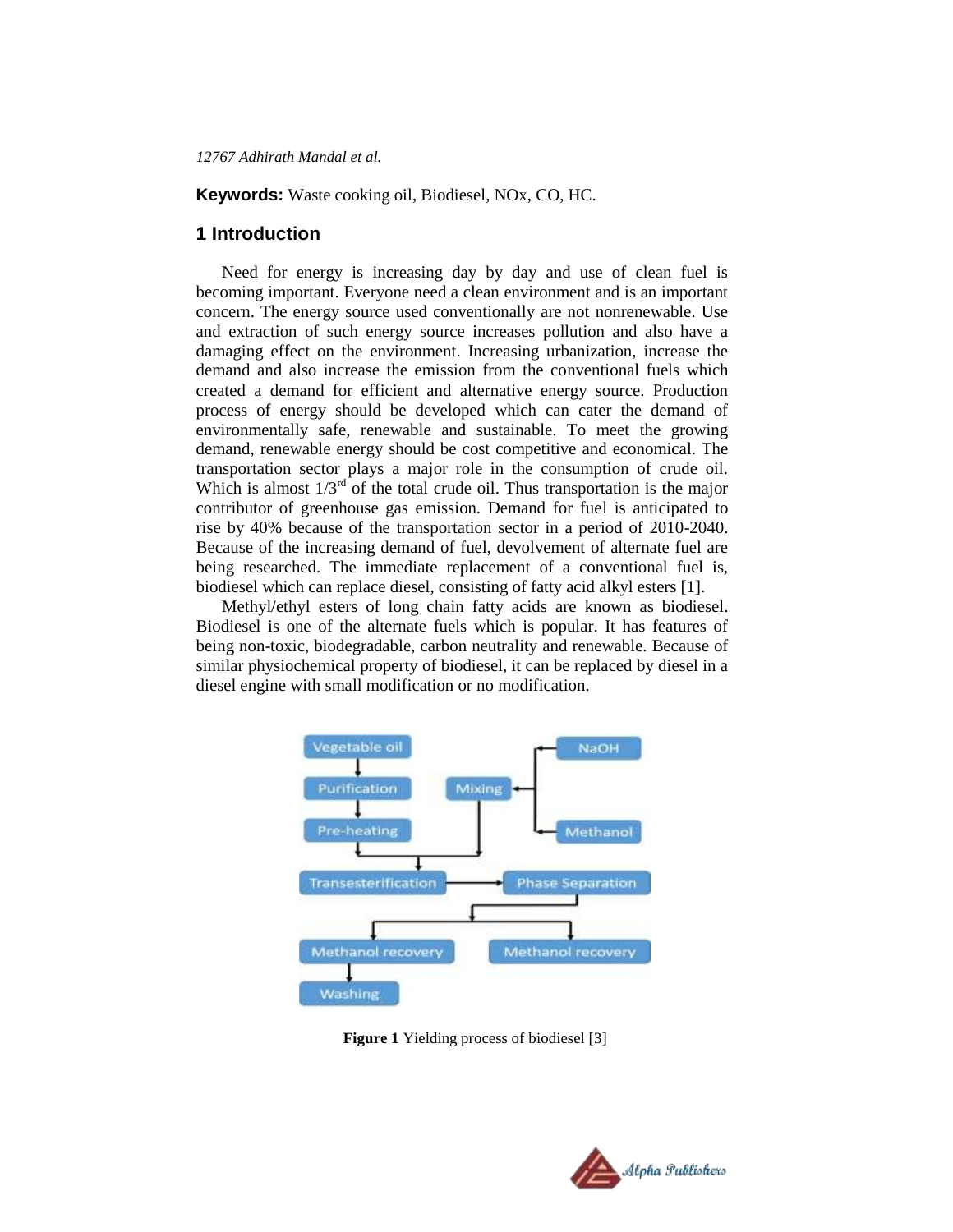There are a lot of advantages of using biodiesel, but from sustainability point of view it was not advisable to produce biodiesel from food crops. A general biodiesel production process is shown in figure 1. Biodiesel yielding from used or waste cooking, good idea as it does not poses any threat to the food crops. Utilization of waste or used cooking oil for the yield of biodiesel is economical [2][3].

## **2 Literature Review**

**Y. Zhang et al. [4]** Discussed on the four different ways to yield biodiesel from waste/used cooking oil and virgin vegetable oil. It was developed under acidic or alkaline condition for commercial scale. A classification of the 4 processes was carried out to evaluate their advantages and disadvantages. The use of used cooking oil to create biodiesel reduced the raw material cost. The catalysatin process by acid using WCO witnessed to be executable with less ramification than the catalysed process by alkaliusing used edible cooking oil. Therefore making it a competitive alternative to commercial biodiesel production by the alkali-catalysed process. **L. Wei et al. [5]** studied on the diesel engine run by waste cooking oil biodiesel. Probed on the particulate & gaseous emission and combustion in a diesel engine by the use of WCOB. A DI-diesel engine was used for the experimentation, 13-mode test cycle of Japanese, with 20%, 50% and 75%(B20, B50, B75) biodiesel on volume basis was used. With the use of biodiesel, in-cylinder pressure increases, maximum heat release rate is reduced and combustion & ignition delay in shortened. With the use of biodiesel the break specific fuel consumption also increased. There was no substantial change in break thermal efficiency. 1,3-butadiene, benzene, formaldehyde, ethane, propene and acetaldehyde increased the weighted brake specific emission but toluene and xylene reduced the weighted brake specific emission. The increase in weighted brake specific was because of the accelerated pyrolysis of long chain molecules in higher combustion temperature and in-cylinder high pressure. The decrease was reasoned as toluene and xylene have oxygen which encourages oxidation reaction. Ozone formation was not observed for any significant changes for the unregulated gaseous emissions for the test fuels. With use of biodiesel it was observed that weighted particle mass concentration and GMD was reduced but weighted total number concentration. Linear regression was conducted for particulate matter and weighted unregulated gases, results showed that correlation coefficient more than 0.9 was obtained which proven that biodiesel content was proportional to PM emission and unregulated gaseous.

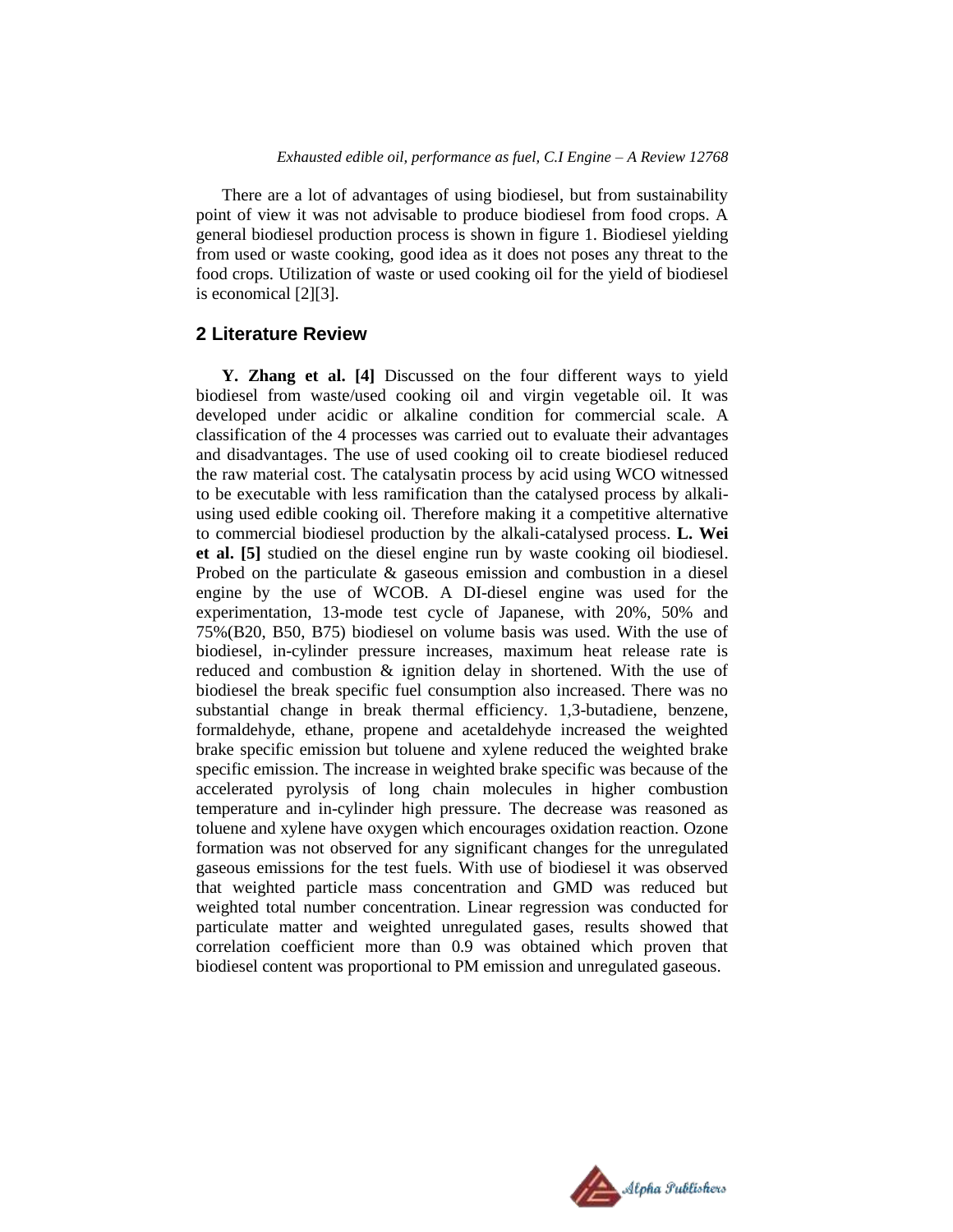Sahar et al. [6] researched on making biodiesel form used oil as it is a choice to make at less cost. Transesterification is difficult with high free fatty acids in waste oil which is a constriction for the process. WCO-biodiesel produced, having acid value was 5.5 mg KOH/g, this also showed that FFA was high. By the use of HCL,  $H_3PO_4$ , &  $H_2SO_4$  (all acidic catalyst), esterification of languish cooking oil was carried out, this method reduced the FFA by 88.8% at  $60^{\circ}$ C with methanol to oil molar ratio by 1:2.5. In the presence of KOH and fatty acid methyl ester transesterification, which yield 94% at 50  $\rm{^0C}$  at 1% catalyst. Characterization was carried out on the basis of iodine value, viscosity, acidic value, specific gravity, calorific value, saponification value, pour point, cetane number and cloud point. Synthesized biodiesel was analyzed by gas chromatography. Method of producing biodiesel by alkali catalyzed transesterification, an efficient method of producing waste cooking oil biodiesel. 1:3 methanol to oil archived 94% FAME yield at  $60^{\circ}$ C reaction temp and 1% catalyst. Biodiesel was made by linoleic acid, oleic acid, palmitic acid and stearic acid as the main component. Pretreatment of waste cooking oil biodiesle by acid followed by catalyzed reaction was a good method for treatment of waste cooking oil. **Peng Geng et al.** [7] studied on the use of biodiesel in large ocean going ships for production of electricity. For the production of electricity with the use of diesel produces a lot of harmful emission. Alternate fuel are being suggested to reduce the emission in the marine diesel engine. Emissions of a 6-cyclinder turbocharged, inter-cooled direct-injection marine diesel engine, emission and combustion characteristics was studied by utilizing clean Exhausted edible oil biodiesel, Biodiesel-70% diesel-30%, B90 and Ultralow Sulfur Diesel. Study on  $NO<sub>x</sub>$  emission was studied with high biodiesel to diesel ratio at different loads of 25, 50 and 75% engine load at 1050to1500rpm speed situations. It was observed that with increase in biodiesel content the in-cylinder pressure decreased with reduction in ignition delay, advance in ignition and longer combustion duration. Max heat release rate was reduced, low load. The reduction was 14.3% and maximum HRR was 21.3% when the load was high. With increase in engine load, increase in peak heat release rate and cylinder pressure was observed. With increase in biodiesel content, temperature in the exhaust manifold reduces. Use of high substitution ratio of biodiesel, significantly reduces the  $NO<sub>x</sub>$ emission because of cylinder temperature reduction in the diffusion combustion mode. Increase in biodiesel content and engine load,  $NO<sub>2</sub>/No$ emission decreases. **Xianbao Shen et al. [8]** measured emission of on-road diesel vehicle which was fuelled with waste cooking oil biodiesel, with the love of portable emission measurement system. 2 LDDT truck and 2 HDDT truck was filled with 4 mixed fuels with different blend ratio. The ratio of blend was  $0\%$ , 5%, 20% and 100%. With the use of biodiesel + conventional diesel it was observed that there was no decrease in fuel consumption. Using

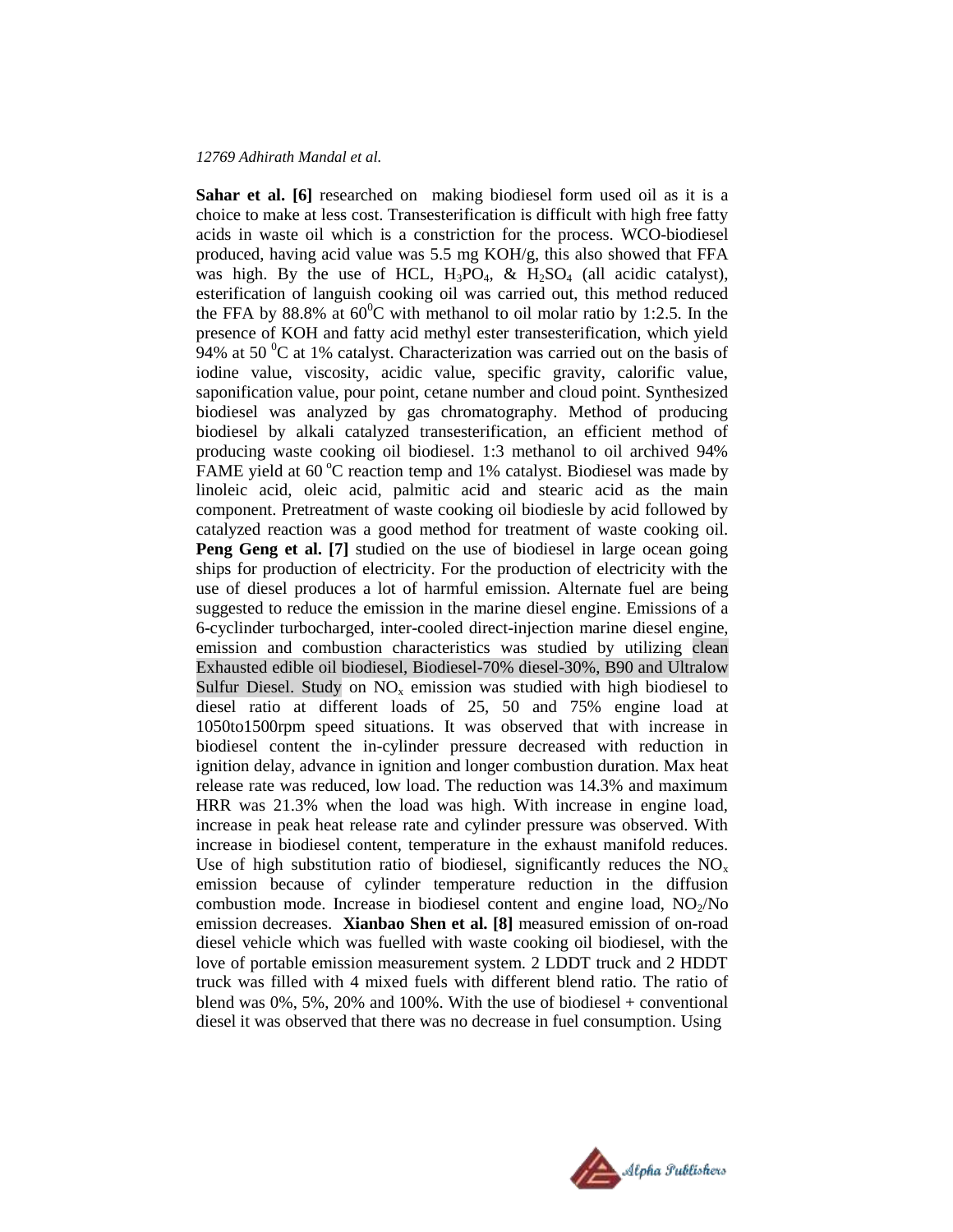exhausted edible oil biodiesel and mixing with diesel helps in reducing emission, gives energy security and food security as well. With increasing biodiesel content in the mixture it was observed that HC,  $NO<sub>x</sub>$ , CO and  $PM<sub>2.5</sub>$ decreases. In all the blends, emission was lowest in highway condition than non-highway. Biodiesel blend which were below 12.5% showed better emission characteristics (especially B5) than neat diesel in non-highway conditions. CO,  $NO<sub>x</sub>$ , HC and  $PM<sub>2.5</sub>$  were reduced by increasing blend ratio. **Mangesh G. Kulkarni et al. [9]** discussed on using biodiesel form waste edible oil. Fatty acid methyl ester biodiesel is an alternative fuel which is biodegradable and nontoxic and produced form renewable source. The major difference in making biodiesel available in the market is that the manufacturing cost and raw material cost is more than conventional diesel. The only low cost biodiesel production technique is by used cooking oil. As the cooking oil are being used for frying, which forms polymerized triglycerides and free fatty acid which affects the property of the biodiesel and transesterification reaction also. Transesterification process must be selected in the free fatty acid and water content. If FFA and water are <1 wt% and <0.5 wt% then alkaline catalyst is suitable, if FFA is more than 1 wt% than acidic catalyst should be selected. These catalyst were not recommended for transesterification because of high molar concentration, corrosion problem and high catalyst concentration, for waste cooking oil. Biodiesel processing would become costly if two-step (acid catalyzed and alkaline catalyzed step) process is adopted, which is also not friable. For chemical catalyzed reaction, enzyme-catalyzed transesterification is a good option which must be developed for commercialization. For making biodiesel from WCO, potential in catalyst-free supercritical methanol method was observed. But high molar ratio, pressure and temperature make it difficult for industrial scale. Emission are less and performance of the engine is better when commercial engine was run on waste cooking oil biodiesel, except  $NO<sub>x</sub>$  and Conradson carbon residue.

**Magín Lapuerta et al. [10]** researched on two different biodiesel which were obtained from used edible oil. The two different biodiesel were methyl ester and ethyl ester, driven by alcohol. The biodiesel and conventional diesel were tested on a CRDI engine of 2.2L. Biodiesel was tested as pure and in a blend of 30% & 70% volume basis. European drive cycle was used to simulate the operation mode. Pure biodiesel resulted in increase in fuel consumption compared to reference fuel. With use of biodiesel  $NO<sub>x</sub>$  emission was reduced slightly, but in case of smoke opacity, total hydrocarbon emission, particle emission there was sharp reduction, although volatile organic fraction increased. Alcohol used in the yield of biodiesel showed effect in the HC emission and PM composition. Volatile organic fraction of the particulate matter & Hydrocarbon emissions were noted to increase.

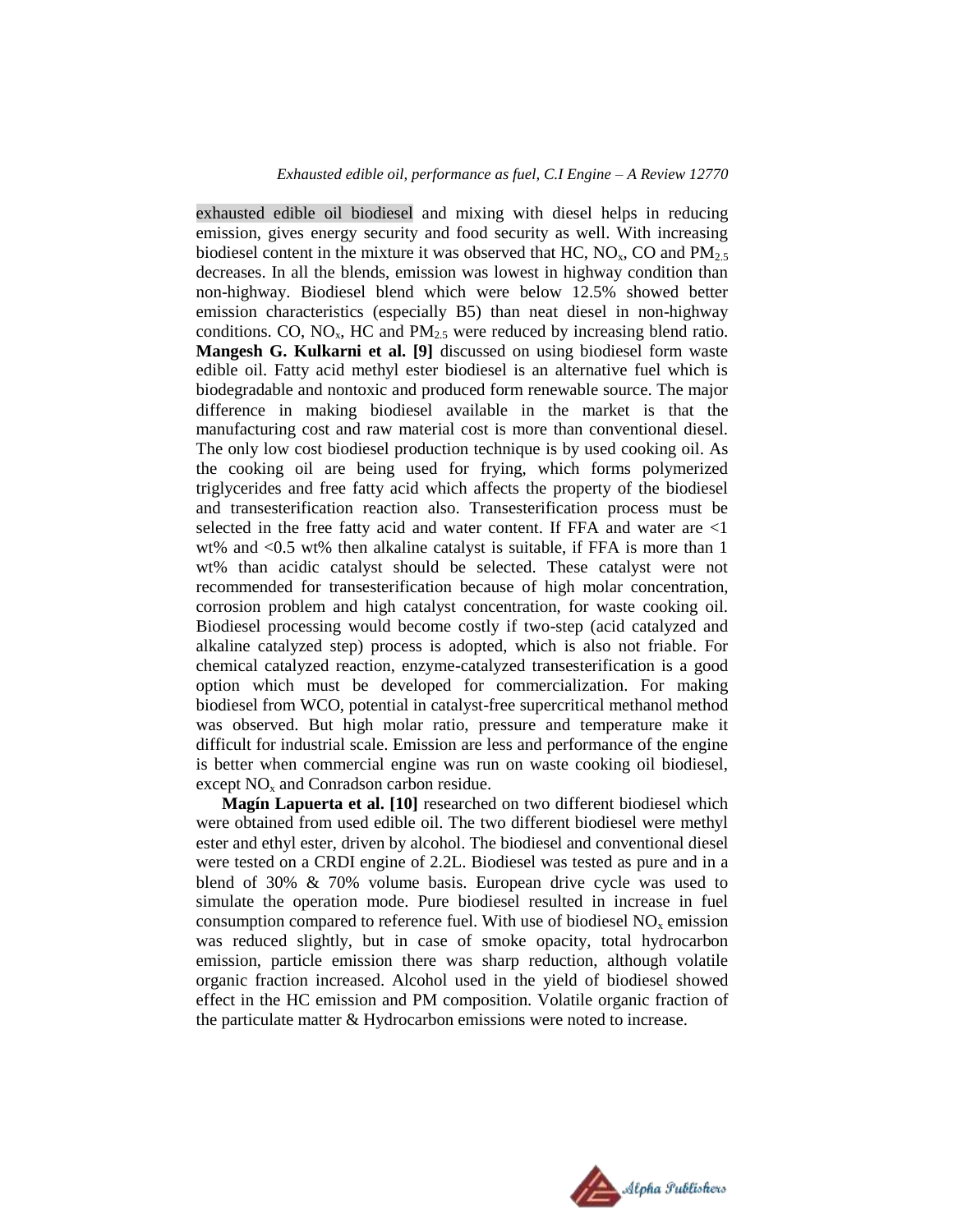Engine test were performed in the European drive cycle under medium load and under load conditions with 100% biodiesel and blends of ethyl ester and methyl blends. The results observed from these conditions showed that particulate matter, smoke opacity and hydro carbon emission was reduced to great extent by using waste cooking oil biodiesel fuel. In the event of use of methyl ester the potential was higher, but a good correlation was derived in the case of soot formation process with molecular oxygen concentration. Lijiang Wei et al. [11] reached on the use of biodiesel in the marine diesel engine. It was seen as an promising option to reduce the emissions. Experimental investigation on the use of used edible oil biodiesel, to study NOx emission, combustion process and the composition ratio. Biodiesel and diesel blends of 4 types were used. It was observed that with increase in ratio of biodiesel blend, there was decrease in peak of heat release rate. At 1050rpm and 1500rpm speed, PHRR reduction was 11.04% and 19.86%. with increase in biodiesel blend brake thermal efficiency changed little but brake specific fuel consumption increased. With 1050rpm and 1500rpm at B50, different engine load the max increment in brake specific fuel consumption were 7-8.3% and 5.1-6.1%. NOx emission decreased with increase in biodiesel blend and with decline in in-cylinder temp NO2/NOx slowly increased. With increase in load and engine speed, significant reduction in NO2/NO for in-cylinder cooler regions. Waste cooking oil biodiesel could be considered for auxiliary diesel engine in marine. **X.J. Mana et al. [12]** focused on the emission in a direct injection engine which was naturally aspirated, which were fueled with B10, B20, B30, B100 (Biodiesel 100%) & neat diesel. 13 mode test cycle was used to conduct the experiment for the diesel engine so that regulated and unregulated emission influenced by engine speed and engine loads could be identified. For the experimental observations it was seen that HC, particulate matter mass concentration and CO decreased whereas  $NO<sub>x</sub>$  increased with increase in biodiesel blend ratio. By increasing the biodiesel content, emission of acetaldehyde and formaldehyde & unregulated emission also increased. In the case of ethene, propene and 1-3 butadiene the trend was same. Benzene emission increased by increase in the content of biodiesel but at the same time xylene and toluene emission reduced. As benzene increased was balanced by decrease in toluene and xylene, BTX emission was not changed. All the emission were affected by the load and engine speed. Some emission could increase like, ethane, 1,3-butadine, benzene, formaldehyde, propene & acetaldehyde with increase in biodiesel fuel , but reduce the hydrocarbon emission. **Cheng Tung Chong et al. [13]** experimented by using pool flames using extinction calibrated laser induced-incandescence (LII) and prevaporised diffusion jet flames under total carbon flow to compare and quantify the soot volume fraction of waste cooking oil biodiesel and its bled. Soot is formed highest at the flame and convected downstream for diesel fuel, but in the condition of biodiesel, soot volume fraction is the center of

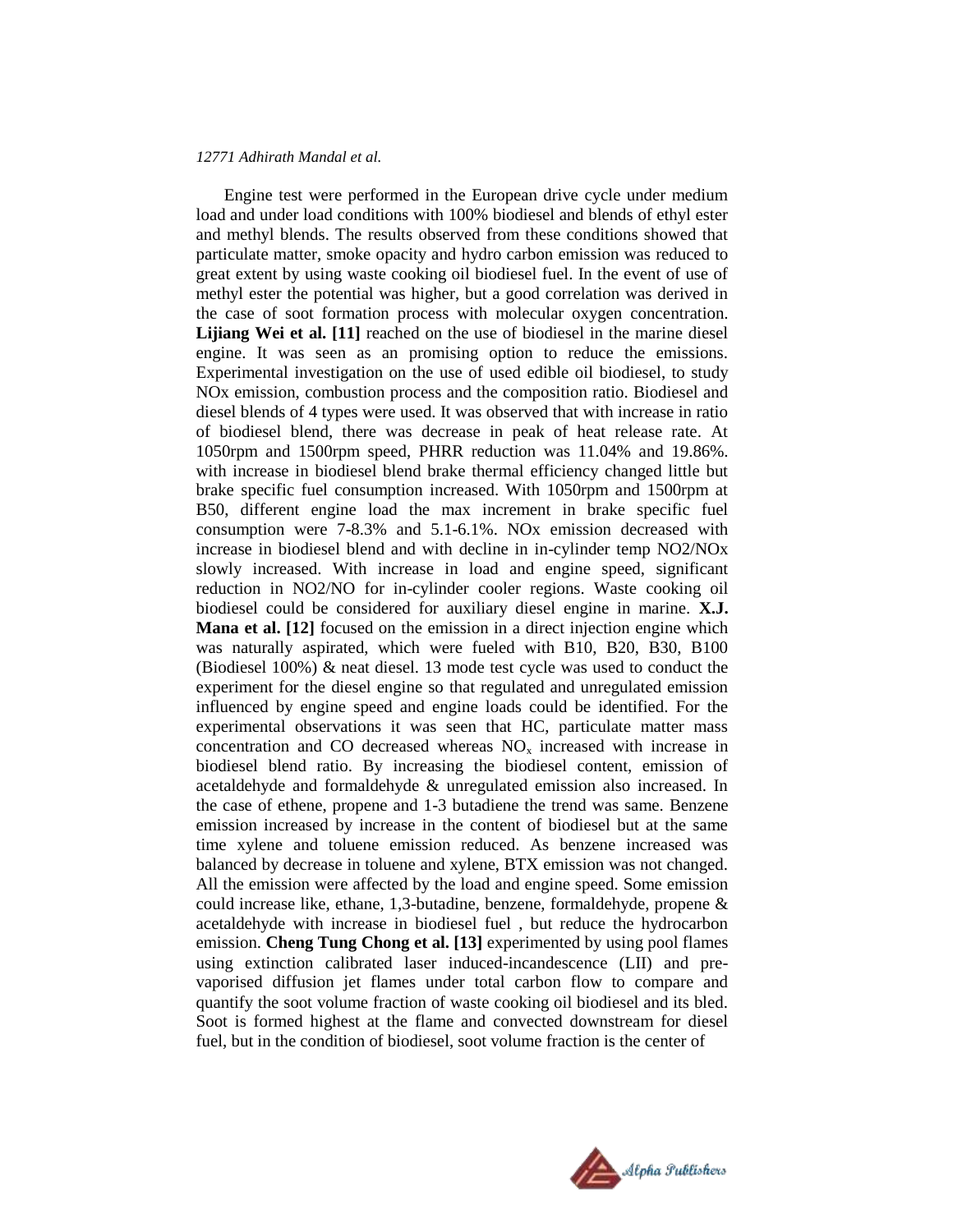the flame was evenly distributed. Soot tendency reduced by increasing the biodiesel fraction which was visible in vapour flame and pool flame. SVF profiles for pool flame was noticed when radial profile of SVF was compared along the centerline, residence time for soot diffusion and growth compared to vapour flame was reflected, this showed that the pool burner had low mass flux. At higher temperature the diesel rich fuel flame soot was found which convert quickly upwards. 62.9nm (pool) for biodiesel and 51.6 for diesel. Soot produced was higher in the vapour flame than pool flame by a factor of two, mass consumption rate for same fuel. Soot volume fraction for waste cooking oil biodiesel was lowest irrespective of the flame type and owing to fuel chemistry and aromatic compound absent. The diameter of soot primary particle size was 1.5 lower mean diameter for waste cooking oil biodiesel than diesel produced soot. Large diameter particles of 22% was produced for diesel by pool flame and 8% for biodiesel. **Yuan-Chung Lin et al. [14]**  discussed on the cost of commercialization of biodiesel. The costliest part of the biodiesel is the raw material. To reduce the cost of biodiesel, raw material cost has to be reduced, which could be reduced by the use of waste cooking oil. Another problem is solve, i.e waste disposal by the use of WCO. The investigation was accomplished on a heavy duty diesel engine to calculate brake specific fuel consumption, polycyclic aromatic hydrocarbons & carcinogenic potencies and regulated matter, under US-HDD transient cycle. The investigation was carried out on 5 different test fuels, 1. ultra-low sulfur diesel (ULSD), 2. WCOB5, 3. WCOB10, 4. WCOB20, and WCOB30.



**Figure 2** PAH Emission for Different Blends [14]

Results showed that blend of waste cooking oil biodiesel and ULSD showed reduced CO, PM and HC emission with respect to ULSD. CO lowered by 3.33%-13.1%, PAHs decreased by 7.53%-37.5%, HC reduced by 10.5%- 36.0% and PM reduced by 5.29%-8.32% by use of ULSD/WCOB blend compared to ULSD. With the use of waste cooking oil CO, HC and PM reduced and at the same time combustion efficiency increased. PAH in WCOB is not present because of which the biodiesel blend with high fraction

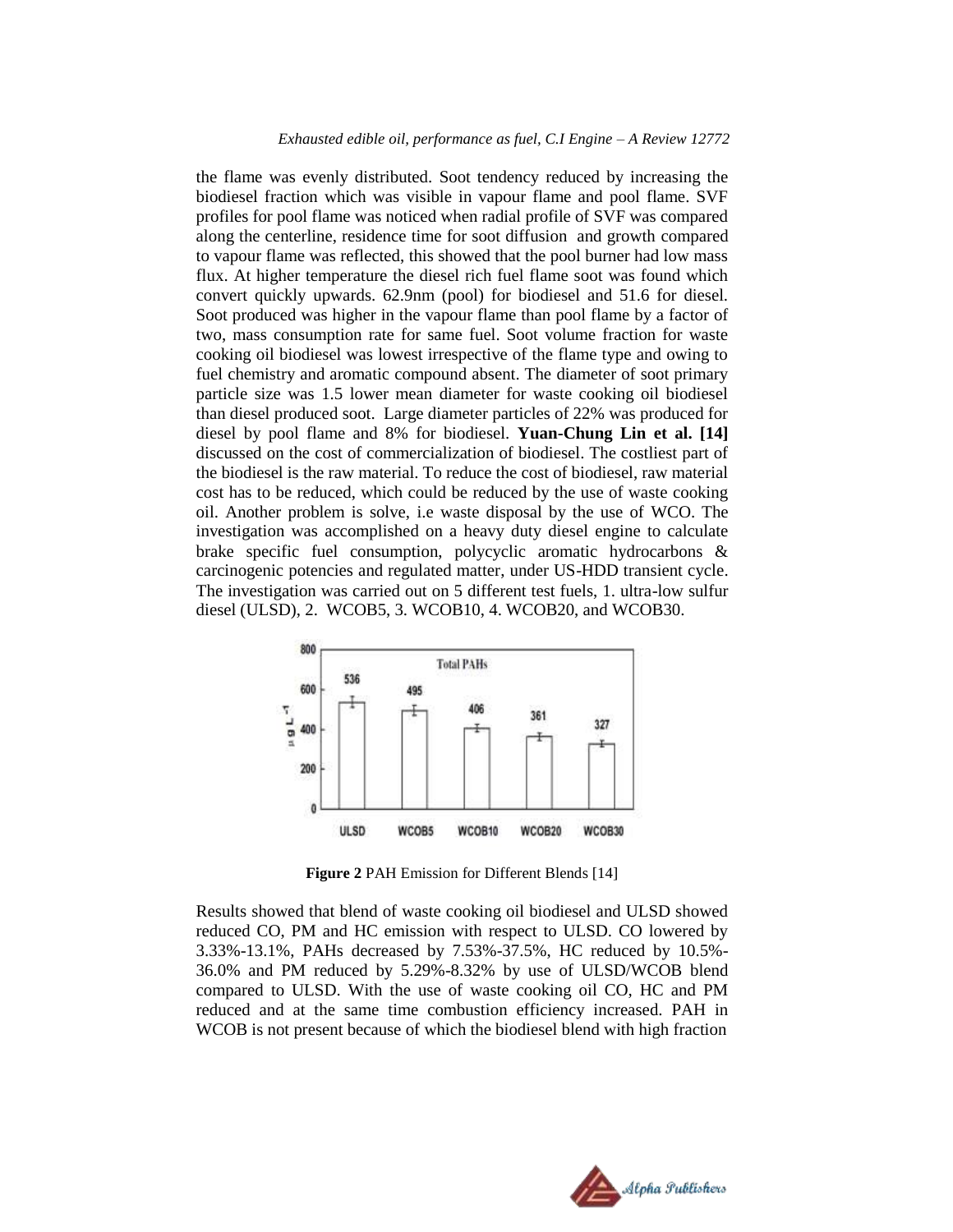resulted in lower PAH emission as shown in figure 2. Volumetric consumption was smaller between biodiesel a diesel because volumetric injection was compensated by high density biodiesel. **Joonsik Hwang et al. [15]** investigated on biodiesel made from WCO in a CRDI single cylinder diesel engine to study the effect of injection timing and injection pressure on the emission and combustion characteristics and compared it with commercial diesel. Fuel property were compared to the conventional fuel including fatty acid composition.80 MPa and 160Mpa was the selected injection pressure in the test engine and 25 and 0 crank angle were selected for injection timing after top dead center at 2 different engine load. In casse of biodiesel the indicated specific fuel consumption in respect to injection timing was higher than diesel in all cases.



**Figure 3** HC Emission with Injection Timing at Different Load (A) Low Load, (B) High Load [15].

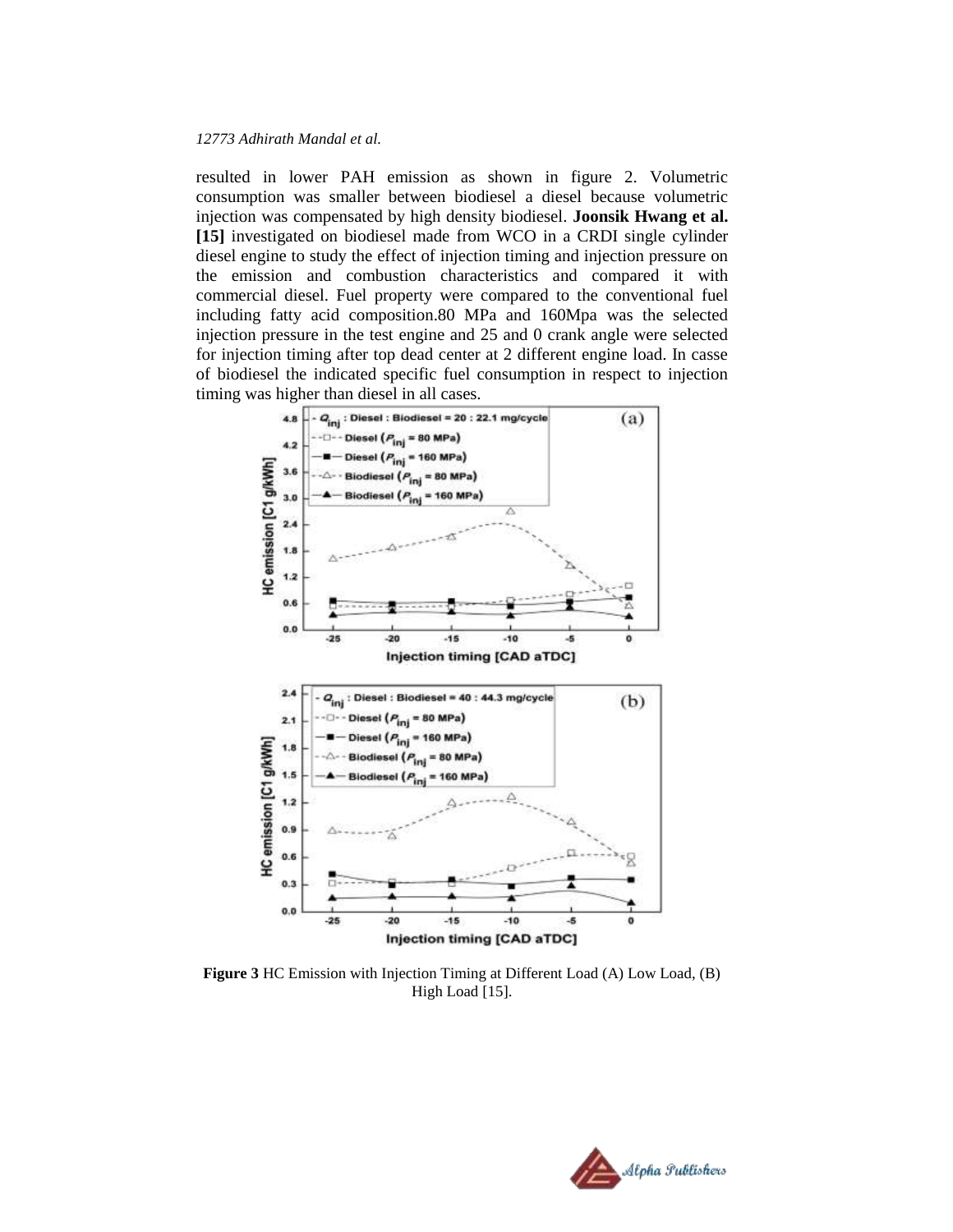For biodiesel, lower peak heat release rate and peak cylinder pressure was observed but longer ignition delay was seen in all conditions. HC emission comparison of different fuel with different load condition could be seen in Figure 3. Hydrocarbon, carbon monoxide emission and smoke as reduced with the use of biodiesel especially at high injection pressure.  $NO<sub>x</sub>$ was comparatively higher for biodiesel compared to diesel. **Ali M.A. Attia et al. [16]** produced biodiesel from disposed cooking oil by transesterification process, waste cooking oil methyl ester. Experimental evaluation of engine performance on different WCOME and conventional diesel blend were tested. Effect on soot tendency and viscosity was investigated by the use of exhausted edible oil biodiesel and its blend with diesel. The performance of the engine was measured at an RPM of 1500 and at different engine load, in terms of engine and environmental aspect and in-cylinder pressure. It was observed that biodiesel blend ratio and engine load decides the in-cylinder peak pressure. Use of B20 showed best value of brake thermal efficiency and brake specific energy consumption. With blend ratio from B20 to B50, all were best for the engine environmentally. BSEC increased by 8% by the use of neat biodiesel fuel at different load of the engine, engine smoke opacity increased by 15% but  $NO<sub>x</sub>$  emission decreased by 10%, unburnt hydrocarbons decreased by 15% and carbon monoxide decreased slightly. 30% to 50% blending ratio was recommended for better engine performance and emission improvement. With the biodiesel blend BSFC was 10% higher,  $\eta_{\text{bth}}$  had no change, BSEC had 3% change and  $T_{Exh}$  was lower by 2% where as smoke opacity was high by  $20\%$ , 6% reduced  $NO<sub>x</sub>$ , Co lower by 25% and UHC by 20%. **S. Senthur Prabu et al. [17]** studied on disposed edible oil with hydroxytoluene and n-butanol additive. Exhaust emission and engine performance was evaluated. Sodium hydroxide, sulphuric acid and methanol was employed for catalyst reaction for transesterification process of WCO to biodiesel. B0, B20, B30, B40 & B100 biodiesel blends were used to test the engine performance. It was observed that B30 was the best blend between the other biodiesel blends. n-butanol 20% by volume and antioxidants of BHT 2000 was added to improve the performance of B30 fuel blend. Brake thermal efficiency was lower than diesel by 4.6% but brake specific fuel consumption was 7.3% higher for B30 +butylated hydroxytoluene. Heat release were same as diesel for B20,B40 and B30+BHT blend but B30+butanol at higher load showed higher heat release rate than diesel. Cylinder pressure for B30 was less by 4.5% where as for other blends the cylinder pressure were same as diesel fuel. B30+n-butanol showed higher EGT (2.3%) &  $NO<sub>x</sub>$  (9%) compared to diesel fuel but Co emission was less by 37.5%.

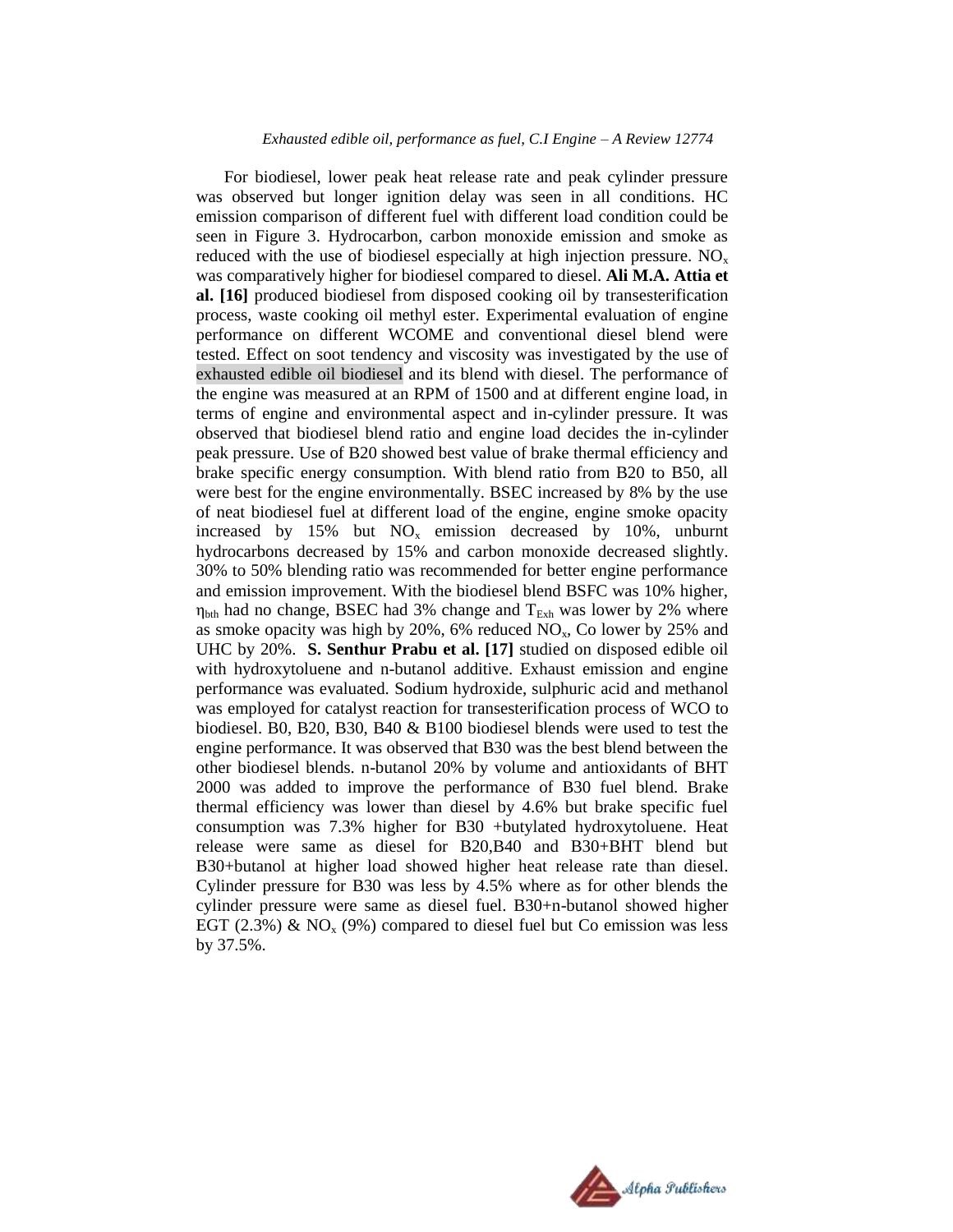

**Figure 4** Brake Thermal Efficiencies of Different Blends at Different Loads.



**Figure 5** Brake Specific Fuel Consumption of Different Blends at Different Loads [17].

Compared to diesel fuel the 100% biodiesel had 51% lesser exhaust gas temperature. Performance of the engine on BTE and BSFC reduces steadily as the biodiesel fraction increase in the blend as shown I figure 4 & figure 5. B30 showed better emission characteristics than diesel fuel. **Emilio A. Viornery-Portillo et al. [18]** compared the environmental impact of the ultra low sulphur diesel and the production and use of B25 biodiesel. Which was used at a load of 100% in a power generator of 33kW. Impact was derived by the use of life cycle methodology, on the process and use of the biodiesel. It was clear from the result, use of WCOB (B25) showed better

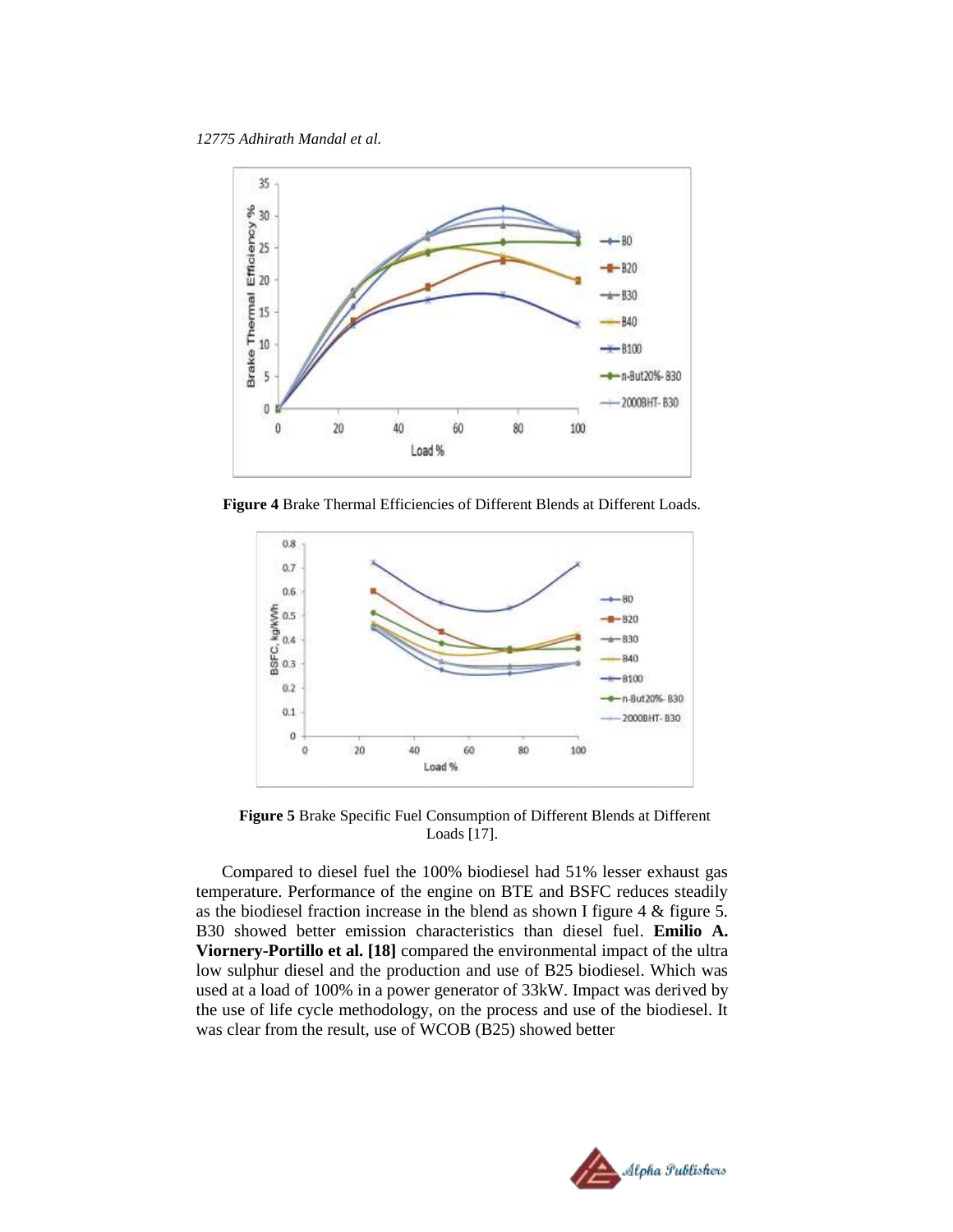performance than ultra-low sulphur diesel. Abiotic depletion by 39.48%, acidification potential by 38.73%, eutrophication potential by 39.24%, human toxicity by 39.44% and global warming by 35.77% were the major reduction.  $41.54\%$  NO<sub>x</sub> emission decreased and at the same time CO decreased by 52% when it was ecaluated to ultra-low Sulphur diesel, in the experiment. Power generator would reducing the harmful emissions by using Biodiesel. **A. Rajesh et al. [19]** discussed on the use of alternative fuel which could be generated from waste and also reduce the emission and environmental hazards. Investigation on waste edible oil biodiesel was accomplished to find the effect of anisole fraction. Compared result of biodiesel and baseline diesel with the WCOB with 30% vol. anisole blending. Ignition delay period is extended by increasing the anisole content in the biodiesel and also the heat release rate and in-cylinder pressure increase with increase in anisole fraction. Waste cooking oil biodiesel 90% and anisole 10% test fuel showed better brake thermal efficiency than biodiesel. At peak load  $NO<sub>x</sub>$  emission was lowest when the engine was fueled with W90A10 biodiesel, but with Diesel and biodiesel it decreased by 17% and 11%. Biodiesel had highest smoke opacity, soot was suppressed with the addition of anisole. Anisole also helped in reduction of CO and HC emission. Waste cooking oil methyl ester blend with anisole 10% was efficient.

**P. Santosh Babji et al. [20]** use IDI diesel engine and replaced diesel fuel with disposed edible oil. Hydrated methanol employed as an additive which changed the combustion propensity. The diesel was replaced with inexpensive waste edible oil biodiesel with 6% hydrated methanol as additive, improve  $NO<sub>x</sub>$ , exhaust temperature and smoke. For using biodiesel blends with super charging, peak pressure were same as compared to conventional diesel. BTE and BSFC was bettered.  $NO<sub>x</sub>$  emission and smoke was also improved. **Lei Zhu et al. [21]** investigated the the use of biodieselpentanol blend in diesel engine at different engine load to check the particulate emission, combustion and gases. In the observation it was noticed that there was a delay in start of combustion with increase in pentanol fraction. From Crank Angle 10 to 90, biodiesel blend demonstrated faster combustion as equated to diesel & biodiesel fuel. Brake thermal efficiency was also higher for biodiesel–pentanol blend compared to diesel and biodiesel fuel. Addition of pentanol in biodiesel reduces the number concentration and particle mass, which is because of high oxygen concentration was observed which led to longer ignition delay and lower viscosity improving atomization. Brake Specific fuel consumption was also high for biodiesel-pentanol. But in comparison to diesel and biodiesel HC and CO emission was higher, when engine load was low (0.008Mpa to 0.24MPa). NO<sub>x</sub> emission was low for thee blend as compared to biodiesel. But at a blend of B30, the  $NO<sub>x</sub>$  emission was higher. **S. Sharbuddin Ali et al. [22]** produced biodiesel

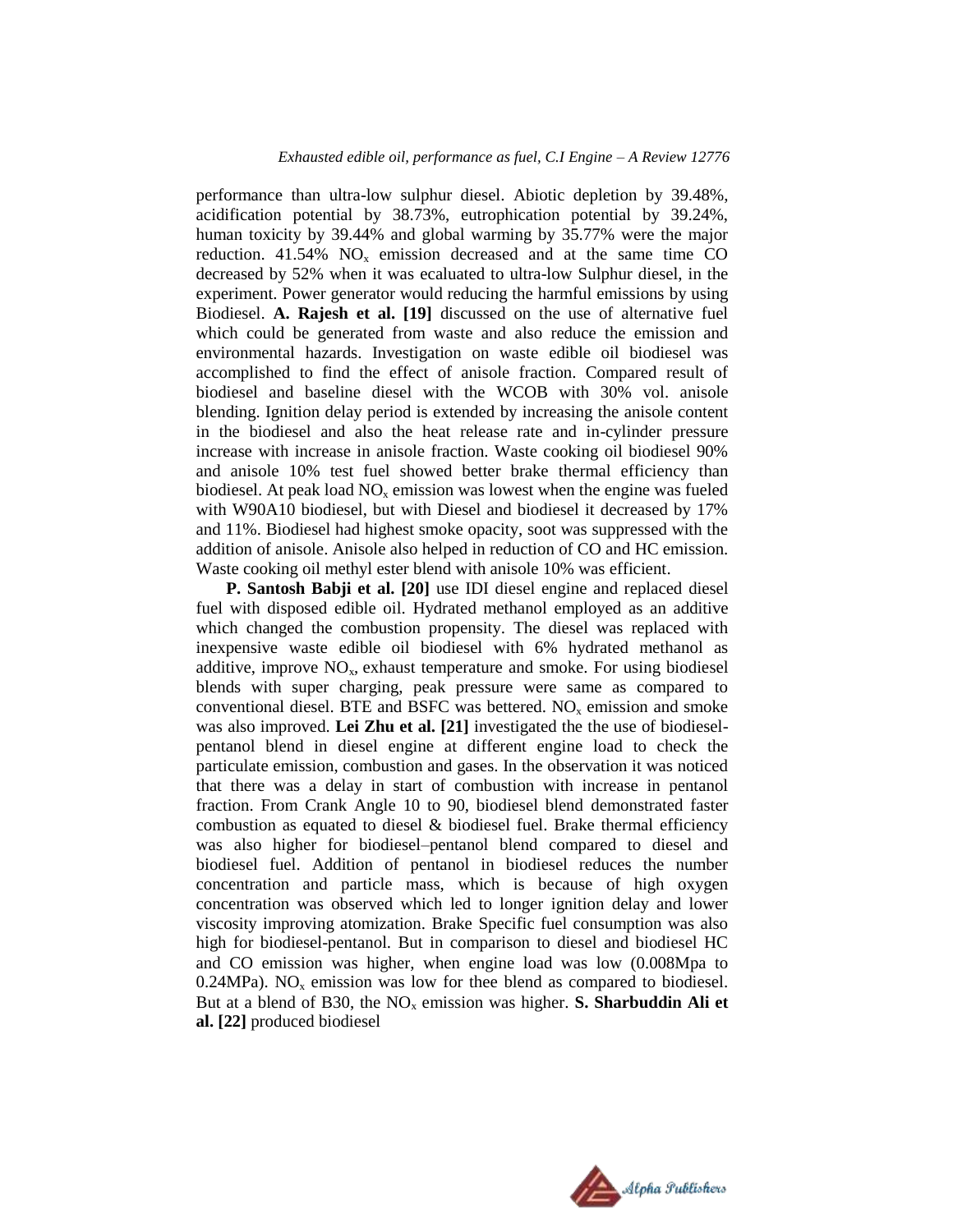from waste cooking oil, tested with 1-octanol (OCT), 2-ethyl hexanol (TEH), di-n butyl ether (DBE) and diesel in a CRDi engine. Blends wear created WCOME15-OCT5, D80-WCOME15-TEH5 and D80-WCOME15-DBE5, its effect on performance, oxygenates on the combustion and emission characteristics was investigated and compared with D80-WCOME20 blend and conventional diesel. Combustion characteristics was improved by using 5%vol waste cooking oil methyl ester with oxygenates. HRR peak was high with oxygenates 1-octanol blend. BTE was higher than diesel for all blends but dropped for ternary blends, compared to waste cooking oil biodiesel  $20\%$  vol. NO<sub>x</sub> emission was higher for the 3 blends, it was seen that for THE it was high by 1.75%, DBE by 0.02% and OCT by 4.07% form the reference fuel. DBE and THE for 1-octanol blend showed low smoke opacity by 25.03% and 22.03% respectively. CO and HC was also reduced. For all the blends  $CO<sub>2</sub>$  increased. Diesel 20%-waste cooking oil biodiesel 20% reduced smoke opacity by addition of oxygenates, 75% smoke emission lower with octanol blend. CO and HC emission also declined.  $CO<sub>2</sub>$  emission increased. **Jatinder Kataria et al. [23]** investigated on conversion of disposed edible oil to biodiesel by the process of transesterification. For production of biodiesel in an optimal way, mass ratio of catalyst to oil and molar ratio of alcohol to oil for catalysed transesterification was studied for different proportion. Catalysed transesterification, waste cooking oils optimum condition was determined, zinc doped calcium oxide by 5wt% and 12:1. The different biodiesel blends which produced were comparable with conventional diesel and were observed that they comply with the ASTM biodiesel standard. Test were conducted at injection pressure of 200bar, 1500 rpm speed, different load conditions and compression ratio of 15:1 & 17.5. HC emission was reduced,  $NO<sub>x</sub>$  was higher except B40 blend. 1168PPM at CR17.5 and 1212PPM at CR 15 at full load for B40 blend  $NO<sub>x</sub>$  emission was lowest. Smoke opacity decreases as the load is increased. **Olawole Abiola Kuti et al. [24]** investigation on waste edible cooking oil biodiesel was executed to observe the spray combustion characteristics and compare it with Reynolds Averaged Navier Stokes model simulated diesel oil. For the simulations of waste cooking oil biodiesel and diesel alternate was used. As an alternate to diesel, n-heptane (C7H16) & N-tetradecane (C14H30) was used. Methyl-9-decenoate, methyl decanoate, and n-heptane mixture was used as surrogate for WCO. Combustion process and spray was simulated in CFD by enforcing reaction kinetic and thermochemical data  $(460$  reactions  $\&$ 115 species). Ignition delay, soot formation spray liquid length & flame liftoff length was validated with previous experimental results. Data of the injection pressure were simulated and experimental data. Heat release rate occurs in the first stage ignition which is because of the formation of formaldehyde at low temp before the main ignition. OH radical are formed in the main ignition process, high temp. downstream lifted flame was stabilised by cool flame for both fuels. Cool flame location was because of increase in

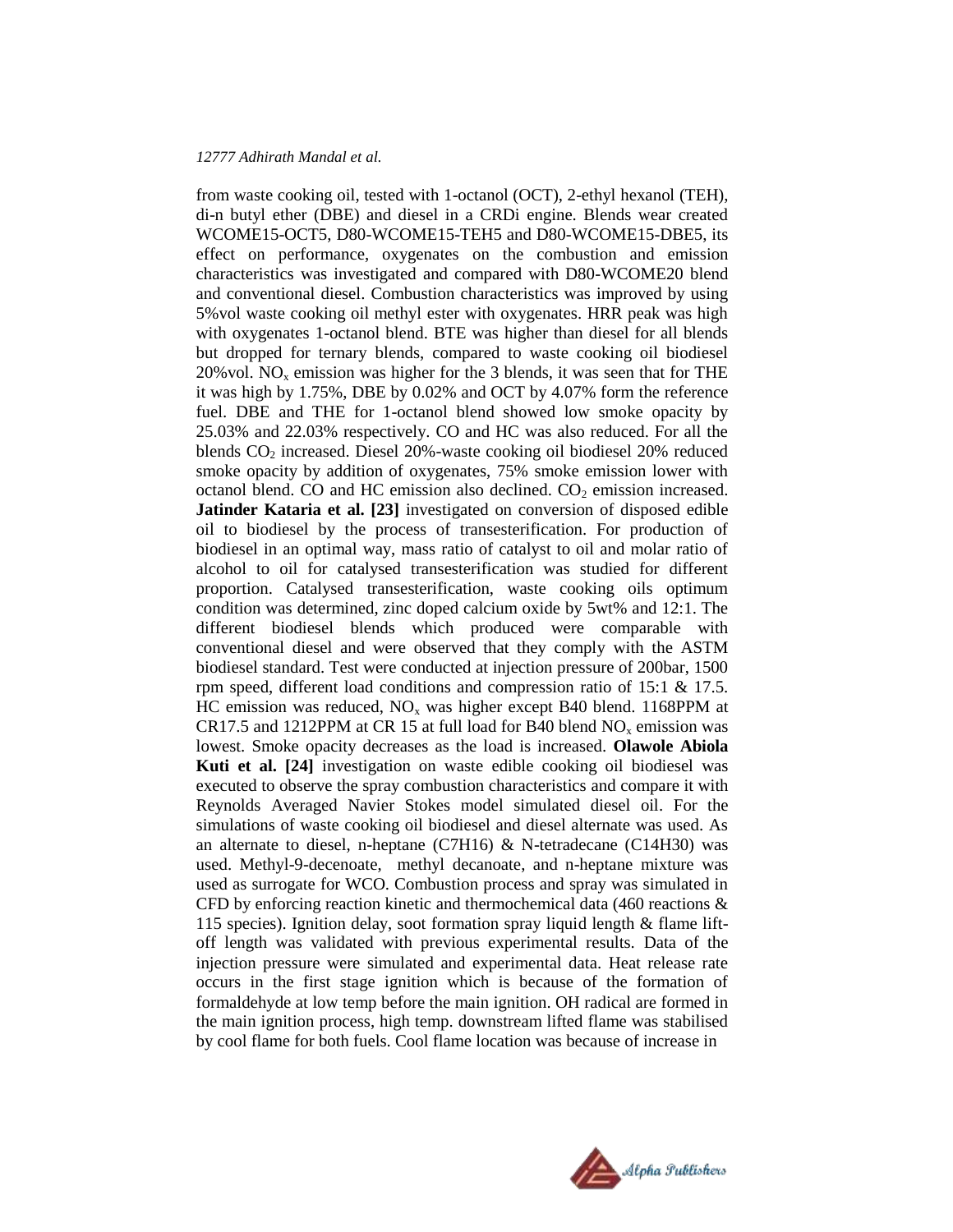injection pressure which pushed it further downstream. **C. V. Manojkumar et al. [25]** studied the use of exhausted edible oil biodiesel /n-pentanol in an internal combustion engine for a reduced reaction mechanism was proposed for chemical kinetic simulation. 506 reactions and 146 species were consisted in the mechanism. There are a lot of advantages of waste cooking oil biodiesel and n-pentanol. Properties like viscosity, cetane number etc are similar for diesel fuel and waste cooking oil biodiesel fuel. Boiling temp, heating value is high and vaporization and auto ignition temp is low for npentanol as shown I table 1.

**Table 1** Waste Cooking Oil Biodiesel and N-Pentanol Properties [25]

| property                            | n-pentanol                        | <b>WCO</b> biodiesel       |
|-------------------------------------|-----------------------------------|----------------------------|
| formula                             | C <sub>3</sub> H <sub>11</sub> OH | $C_{17.92}H_{13}O_2$ (RME) |
| molecular mass (kg/kmol)            | 88.149                            | $-300$                     |
| density $(kg/L)$                    | 0.7392                            | 0.876                      |
| boiling temperature (°C)            | 138                               | $320 - 345$                |
| heat of vaporization (kJ/kg)        | 503                               | 300                        |
| lower heating value (kJ/kg)         | 34791                             | 37500                      |
| autoignition temperature (°C)       | 300                               | 240                        |
| oxygen content (wt %)               | 18.2                              | -11                        |
| hydrogen content (wt %)             | 13.61                             | 11.78                      |
| carbon content (wt %)               | 68.24                             | 76.78                      |
| solubility in water at 20 °C (wt %) | 2.2                               |                            |
| cetane number                       | 20                                | 51                         |

Knock resistance was lowered by mixing n-pentanol which is of high molecular weight which was mixed with diesel/biodiesel because of its high reactivity at high temperature as well as at low temperature.

**Joonsik Hwang et al. [26]** investigated the combustion characteristics and comprehensive spray of the conventional diesel and waste cooking oil biodiesel. Bosh method was used to measure the injection rate and under non-evaporating condition in a constant volume, performed the spray test. Injection pressure of 80 and 160MPa and 625,140Is was the injection duration for the injected fuel. Injection delay was longer for biodiesel because of high viscosity. Because of oxygen content in the biodiesel fuel molecule, air-fuel ratio was lean. Test was performed on common rail compression ignition engine. At an engine speed of 1400 r/min the indicated mean effective pressure of 0.16-0.93MPa was tested. Generally the fuel injection is at a crank angle of  $60^{\circ}$  but was changed to  $0^{\circ}$  before the top dead centre by  $5^0$  CAD. In comparison to diesel fuel, the fuel efficiency and incylinder pressure for waste cooking oil biodiesel was slightly lower because of lower heating value. Smoke emission, unburned hydrocarbon and carbon monoxide emission was reduced compared to diesel and was a benefit of waste cooking oil biodiesel. But as the engine load and injection time was

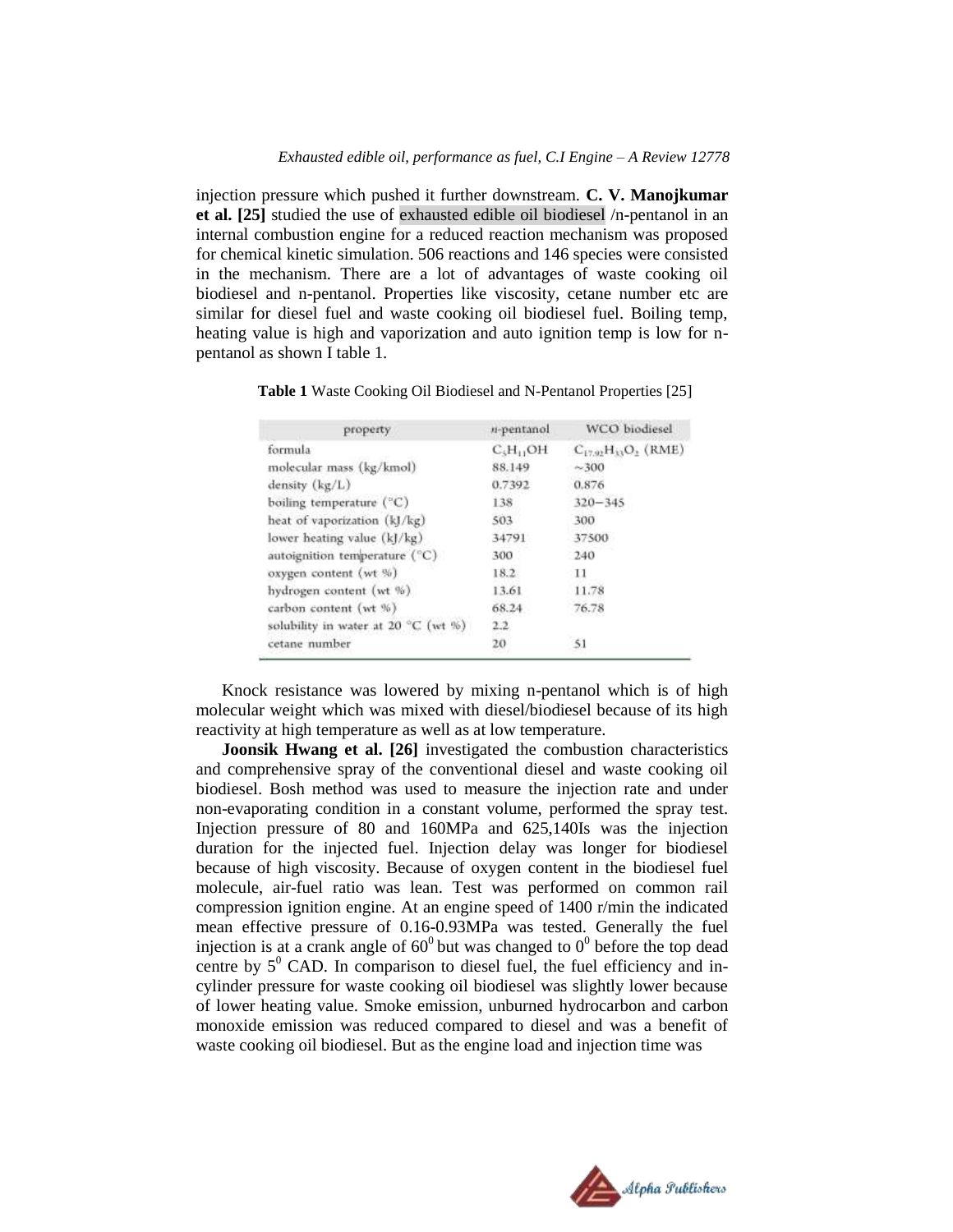increased, emission characteristics was deteriorated. Oxygen content in the waste cooking oil biodiesel were high, this enhances the combustion even though the properties of biodiesel was less favourable. Visible flame was shorter and Low flame luminosity was visible in the combustion image for waste cooking oil biodiesel as shown in figure 6. **Jassinnee Milano et al. [27]** produced W70CI30 biodiesel by alkaline catalysed transesterification assisted by microwave irradiation from Calophyllum inophyllum and waste edible cooking oil. RSM was applied for optimizing reaction time, concentration of the catalyst, ration of methanol to oil & stirring speed to maximize biodiesel production. Yield was 97.40% with methanol/oil ratio 59.60%, catalyst concentration 0.774 (w/w)%, reaction time 7.15min and stirring speed 600rmp. Oxidation stability of W70CI30 was 18.03h, which was higher than waste cooking oil biodiesel (4.61h). microwave irradiationassisted transesterification helped in boosting the yield of biodiesel, which also reduces the transesterification time.



**Figure 6** Waste Cooking Oil Biodiesel and Diesel Combustion Flame Image, Injection Pressure 80 Mpa [26].

# **3 Conclusion**

There is an increasing need of energy every day and use of clean energy is important. Clean environment is a need of every one and is the major concern. The energy source used conventionally are not non-renewable. Use and extraction of such energy source increases pollution and also have a damaging effect on the environment. Increasing urbanization, increase the demand and also increase the emission from the conventional fuels which created a demand for efficient and alternative energy source. Biodiesel is one of the alternate fuels which is popular. It has features of being non-toxic,

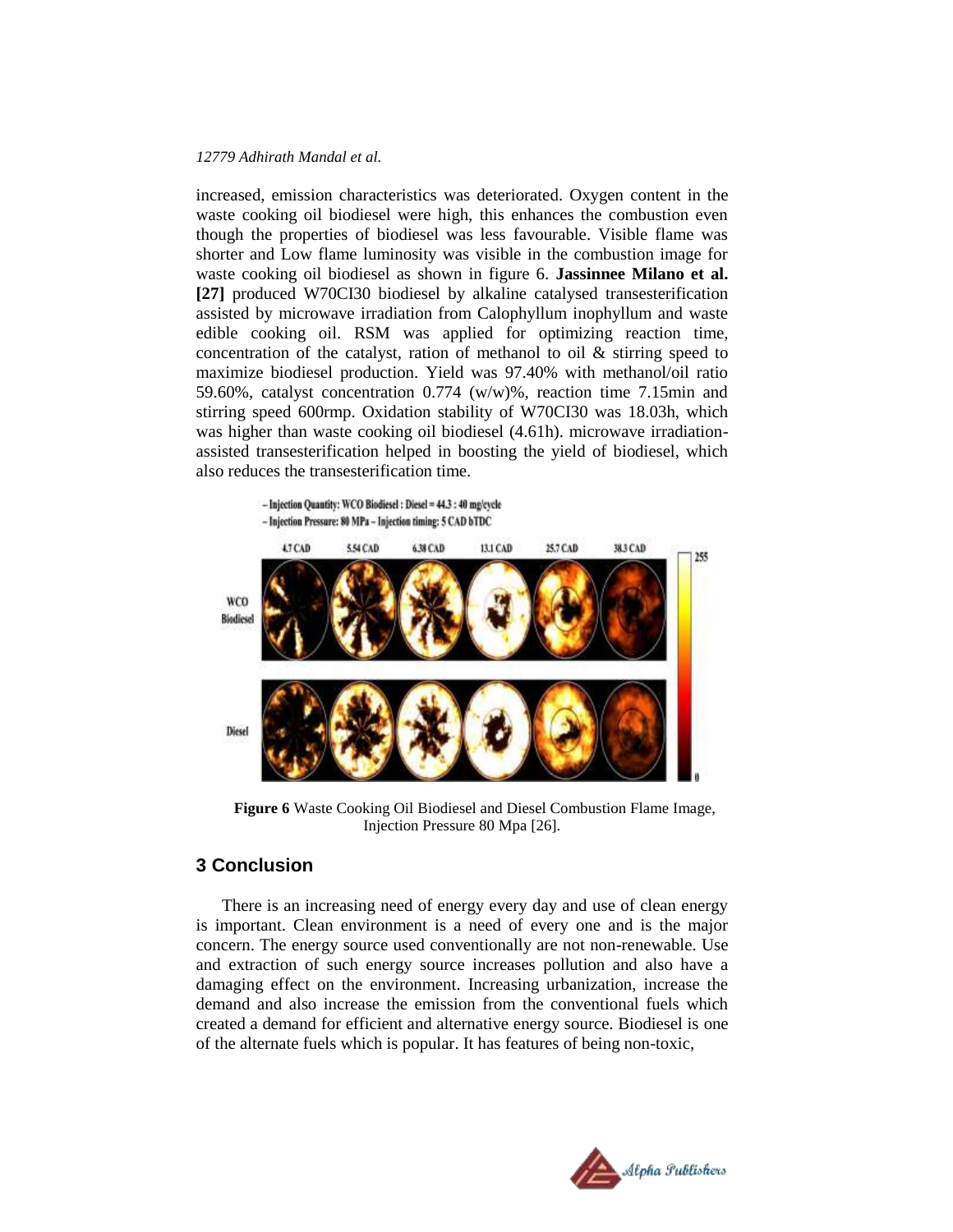biodegradable, carbon neutrality and renewable. Because of similar physiochemical property of biodiesel, it can be replaced by diesel in a diesel engine with small modification or no modification. There are a lot of advantages of using biodiesel, but from sustainability point of view it was not advisable to produce biodiesel from food crops. Yielding biodiesel from disposed edible oil possesses no threat to food crops  $\&$  is environmentally friendly. Following could be concluded on the use of used edible oil in compression ignition engine:

- Use of biodiesel, in-cylinder pressure increases, maximum heat release rate is reduced and combustion & ignition delay in shortened.
- Transesterification process must be selected in the free fatty acid and water content. If FFA and water are  $\langle 1 \rangle$  wt% and  $\langle 0.5 \rangle$  wt% then alkaline catalyst is suitable, if FFA is more than 1 wt% than acidic catalyst should be selected.
- With increase in biodiesel content the in-cylinder pressure decreased with reduction in ignition delay, advance in ignition and longer combustion duration. Maximum heat release rate was reduced at low load. The reduction was 14.3% and maximum HRR was 21.3% when the load was high. With increase in engine load, increase in peak heat release rate and cylinder pressure was observed.
- As blend content increased,  $CO, NO_x$ , HC and  $PM_{2.5}$  reduced.
- CO lowered by 3.33%-13.1%, PAHs decreased by 7.53%-37.5%, HC reduced by 10.5%-36.0% and PM reduced by 5.29%-8.32% by use of ULSD/WCOB blend compared to ULSD.
- BSEC increased by 8% by the use of neat biodiesel fuel at different load of the engine, engine smoke opacity increased by  $15\%$  but  $NO<sub>x</sub>$  emission decreased by 10%, unburnt hydrocarbons decreased by 15% and carbon monoxide decreased slightly
- Diesel 20%-waste cooking oil biodiesel 20% reduced smoke opacity by addition of oxygenates, 75% smoke emission lower with octanol blend. CO and HC emission also declined. CO2 emission increased.

## **Acknowledgement**

This work was supported by The National Research Foundation of Korea (NRF) grant funded by the Korea Government (MIST)(NRF-2019R1A2C1010557)

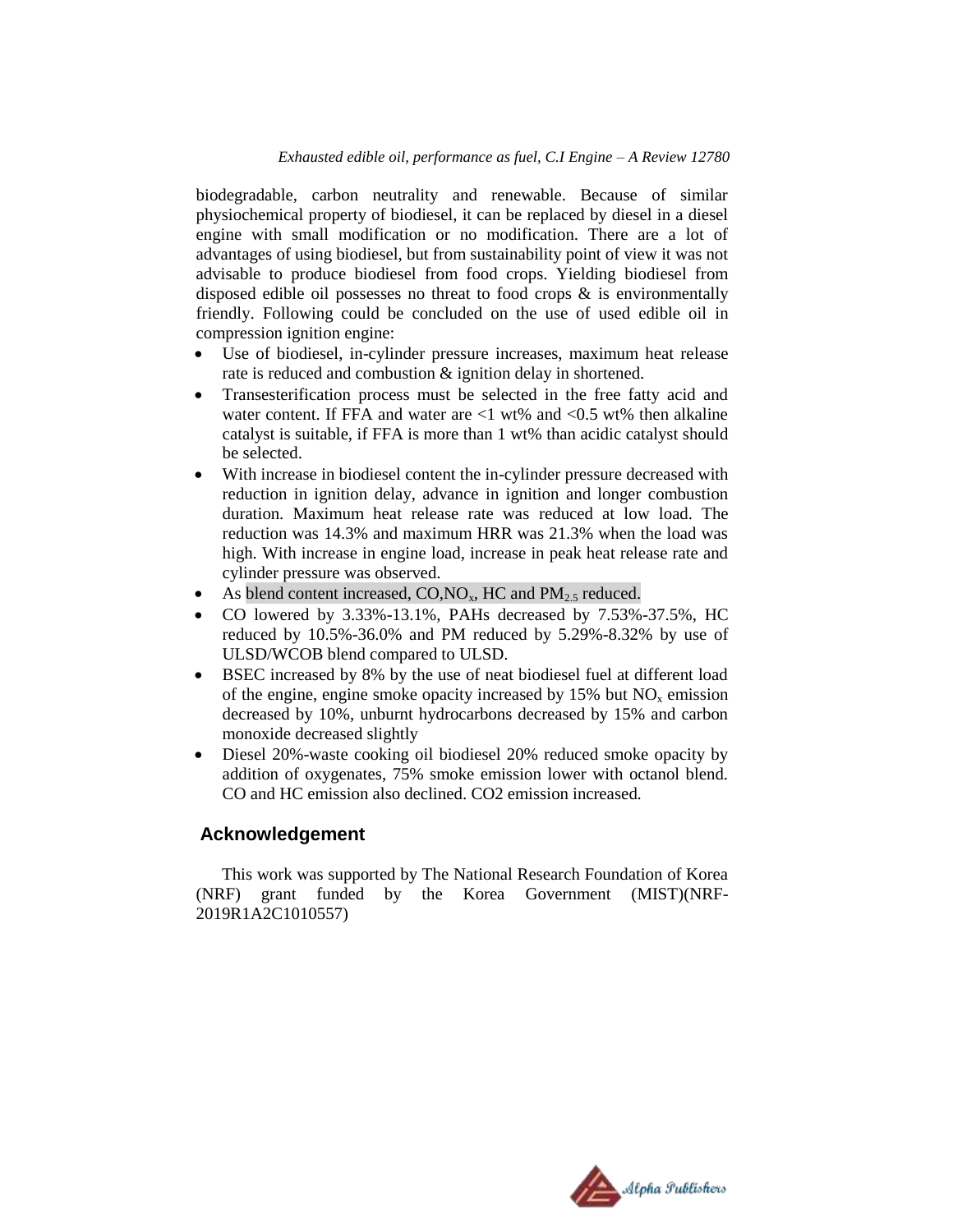## **References**

- [1] Alex Tangy, Indra Neel Pulidindi, Nina Perkas, Aharon Gedanken, "Continuous flow through a microwave oven for the large-scale production of biodiesel from waste cooking oil", Bioresource Technology, Vol. 224, pp. 333–341, 2017.
- [2] Mortaza Aghbashlo, Meisam Tabatabaei, Soleiman Hosseinpour, "On the exergoeconomic and exergoenvironmental evaluation and optimization of biodiesel synthesis from waste cooking oil (WCO) using a low power, high frequency ultrasonic reactor", Energy Conversion and Management, Vol. 164, pp. 385–398, 2018.
- [3] Arvind Kumar Madheshiya, Ajitanshu Vedrtnam, "Energy-exergy analysis of biodiesel fuels produced from waste cooking oil and mustard oil", Fuel, Vol. 214, pp. 386–408, 2018.
- [4] Y. Zhang, M.A. Dub, D.D. McLean, M. Kates, "Biodiesel production from waste cooking oil: 1. Process design and technological assessment", Bioresource Technology, Vol. 89, pp. 1–16, 2003.
- [5] L. Wei, C.S. Cheung, Z. Ning, "Influence of waste cooking oil biodiesel on combustion, unregulated gaseous emissions and particulate emissions of a direct-injection diesel engine", Energy, Vol. 127, pp. 175-185, 2017.
- [6] Sahar, Sana Sadaf, Javed Iqbal, Inam Ullah, Haq Nawaz Bhatti, Shazia Nouren, Habib-ur-Rehman, Jan Nisar, Munawar Iqbal, "Biodiesel production from waste cooking oil: An efficient technique to convert waste into biodiesel", Sustainable Cities and Society, Vol. 41, pp. 220– 226, 2018.
- [7] Peng Geng, Hongjun Mao, Yanjie Zhang, Lijiang Wei, Kun You, Ji Ju, Tingkai Chen, "Combustion characteristics and NOx emissions of a waste cooking oil biodiesel blend in a marine auxiliary diesel engine", Applied Thermal Engineering, Vol. 115, pp. 947–954, 2017.
- [8] Xianbao Shen, Jiacheng Shi, Xinyue Cao, Xin Zhang, Wei Zhang, Hui Wu, Zhiliang Yao, "Real-world exhaust emissions and fuel consumption for diesel vehicles fueled by waste cooking oil biodiesel blends", Atmospheric Environment, Vol. 191, pp. 249–257, 2018.
- [9] Mangesh G. Kulkarni, Ajay K. Dalai, "Waste Cooking Oils-An Economical Source for Biodiesel: A Review", Ind Eng Chem Res, vol. 45, pp. 2901-2913, 2006.
- [10] Magín Lapuerta, José M. Herreros, Lisbeth L. Lyons, Reyes García-Contreras, Yolanda Briceño, "Effect of the alcohol type used in the production of waste cooking oil biodiesel on diesel performance and emissions", Fuel, Vol. 87, pp. 3161–3169, 2008.
- [11] Lijiang Wei, Rupeng Cheng, Hongjun Mao, Peng Geng, Yanjie Zhang, Kun You, "Combustion process and NOx emissions of a marine

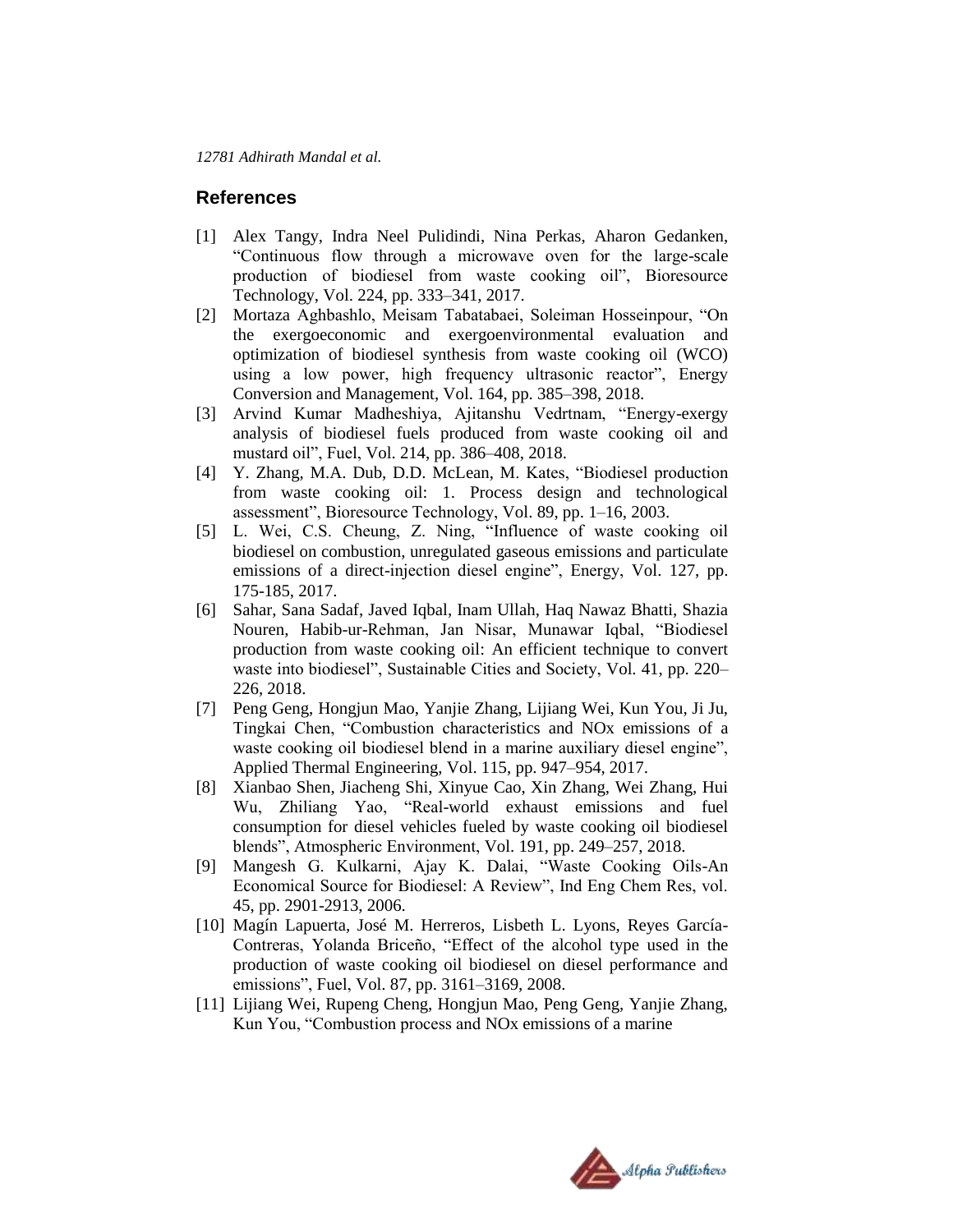auxiliary diesel engine fuelled with waste cooking oil biodiesel blends", Energy, Vol. 144, pp. 73-80, 2018.

- [12] X.J. Mana, C.S. Cheung, Z. Ning, L. Wei, Z.H. Huang, "Influence of engine load and speed on regulated and unregulated emissions of a diesel engine fueled with diesel fuel blended with waste cooking oil biodiesel", Fuel, Vol. 180, pp. 41–49, 2016.
- [13] Cheng Tung Chong, Bo Tian, Jo-Han Ng, Luming Fan, Shiyao Ni, Kang Yao Wong, Simone Hochgreb, "Quantification of carbon particulates produced under open liquid pool and prevaporised flame conditions: Waste cooking oil biodiesel and diesel blends", Fuel, Vol. 270. pp. 1-10. 2020.
- [14] Yuan-Chung Lin, Kuo-Hsiang Hsu, Chung-Bang Chen, "Experimental investigation of the performance and emissions of a heavy-duty diesel engine fueled with waste cooking oil biodiesel/ultra-low sulfur diesel blends", Energy, Vol. 36, pp. 241-248, 2011.
- [15] Joonsik Hwang, Donghui Qi, Yongjin Jung, Choongsik Bae, "Effect of injection parameters on the combustion and emission characteristics in a common-rail direct injection diesel engine fueled with waste cooking oil biodiesel", Renewable Energy, Vol. 63, pp. 9-17, 2014.
- [16] Ali M.A. Attia, Ahmad E. Hassaneen, "Influence of diesel fuel blended with biodiesel produced from waste cooking oil on diesel engine performance", Fuel,Vol. 167, pp. 316–328, 2016.
- [17] S. Senthur Prabu, M.A. Asokan, Rahul Roy, Steff Francis & M.K. Sreelekh, "Performance, combustion and emission characteristics of diesel engine fuelled with waste cooking oil bio-diesel/diesel blends with additives", Energy, Vol. 122, pp. 638-648, 2017.
- [18] Emilio A. Viornery-Portillo, Brenda Bravo-Díaz, Violeta Y. Mena-Cervantes, "Life cycle assessment and emission analysis of waste cooking oil biodiesel blend and fossil diesel used in a power generator", Fuel, Vol. 281, pp. 1-10, 2020.
- [19] A.Rajesh, K. Gopal, De Poures Melvin Victor, B. Rajesh Kumar, A.P. Sathiyagnanam & D. Damodharan, "Effect of anisole addition to waste cooking oil methyl ester on combustion, emission and performance characteristics of a DI diesel engine without any modifications", Fuel, Vol. 278, pp. 1-10, 2020.
- [20] P. Santosh Babji, B. V. Appa Rao & Aditya Kolakoti, "Performance and Emission Analysis of Supercharged IDI Diesel Engine Fuelled with Waste Cooking Oil Biodiesel", International Journal of Engineering Science and Computing, Vol. 7, No. 10, pp. 15126-15129, 2017.
- [21] Lei Zhu, Yao Xiao, C.S. Cheung, Chun Guan, Zhen Huang, "Combustion, gaseous and particulate emission of a diesel engine fuelled with n-pentanol (C5 alcohol) blended with waste cooking oil biodiesel", Applied Thermal Engineering, Vol. 102, pp. 73–79, 2016.

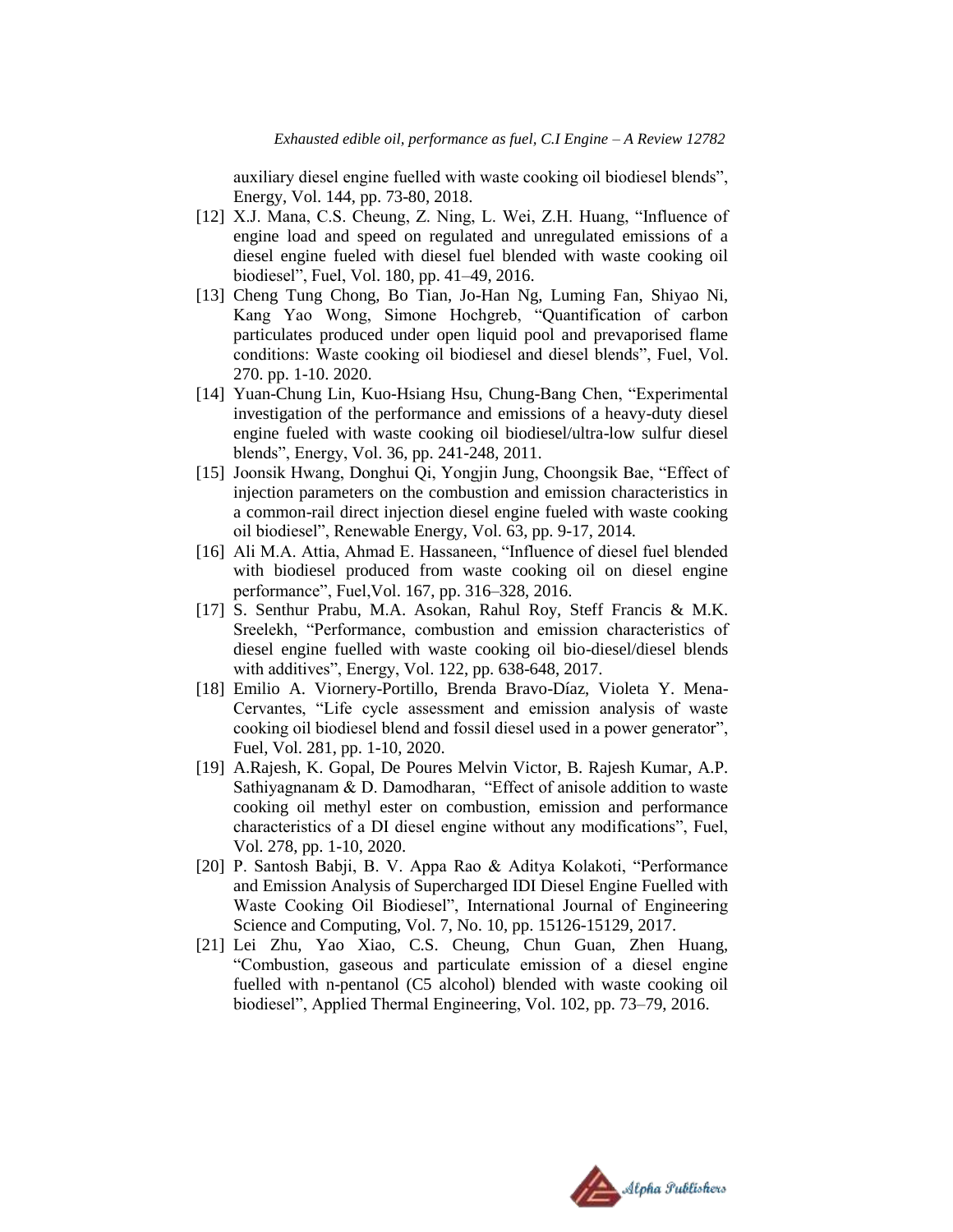- [22] S. Sharbuddin Ali, M.R. Swaminathan, "Effective utilization of waste cooking oil in a diesel engine equipped with CRDi system using C8 oxygenates as additives for cleaner emission", Fuel, Vol. 275, pp. 1-11. 2020.
- [23] Jatinder Kataria, S.K. Mohapatra, K. Kundu, "Biodiesel production from waste cooking oil using heterogeneous catalysts and its operational characteristics on variable compression ratio CI engine", Journal of the Energy Institute, Vol. 92, pp. 275-287, 2019.
- [24] Olawole Abiola Kuti, S. Mani Sarathy, Keiya Nishida, "Spray combustion simulation study of waste cooking oil biodiesel and diesel under direct injection diesel engine conditions", Fuel, Vol. 267, pp. 1- 13. 2020.
- [25] C. V. Manojkumar, Justin Jacob Thomas, V. R. Sabu, G. Nagarajan, "Reduced Chemical Kinetic Mechanism for a Waste Cooking Oil Biodiesel/n‑ Pentanol Mixture for Internal Combustion Engine Simulation", Energy Fuels, Vol. 32, pp. 12884−12895, 2018.
- [26] Joonsik Hwang, Choongsik Bae, Tarun Gupta, "Application of waste cooking oil (WCO) biodiesel in a compression ignition engine", Fuel, Vol. 176, pp. 20–31, 2016.
- [27] Jassinnee Milano, Hwai Chyuan Ong, H.H. Masjuki, A.S. Silitonga, Wei-Hsin Chen, F. Kusumo, S. Dharmaa, A.H. Sebayang, "Optimization of biodiesel production by microwave irradiationassisted transesterification for waste cooking oil-Calophyllum inophyllum oil via response surface methodology", Energy Conversion and Management, Vol. 158, pp. 400–415. 2018.

## **Biographies**



**Adhirath Mandal** He has completed his bachelors in Mechanical & Automation Engineering from Guru Gobind Singh Indraprastha University, Delhi, India. After his graduation he has worked in a water RO Company for 1 year. He completed his M.Tech (masters) in production engineering from Delhi Technological University, Delhi, India. He has worked as Assistant Professor in engineering colleges in Delhi NCR. He has teaching experience of 3.5 year. He is pursuing his doctoral degree from Kongju National University, Cheonan, Korea in mechanical engineering. His area of interest is